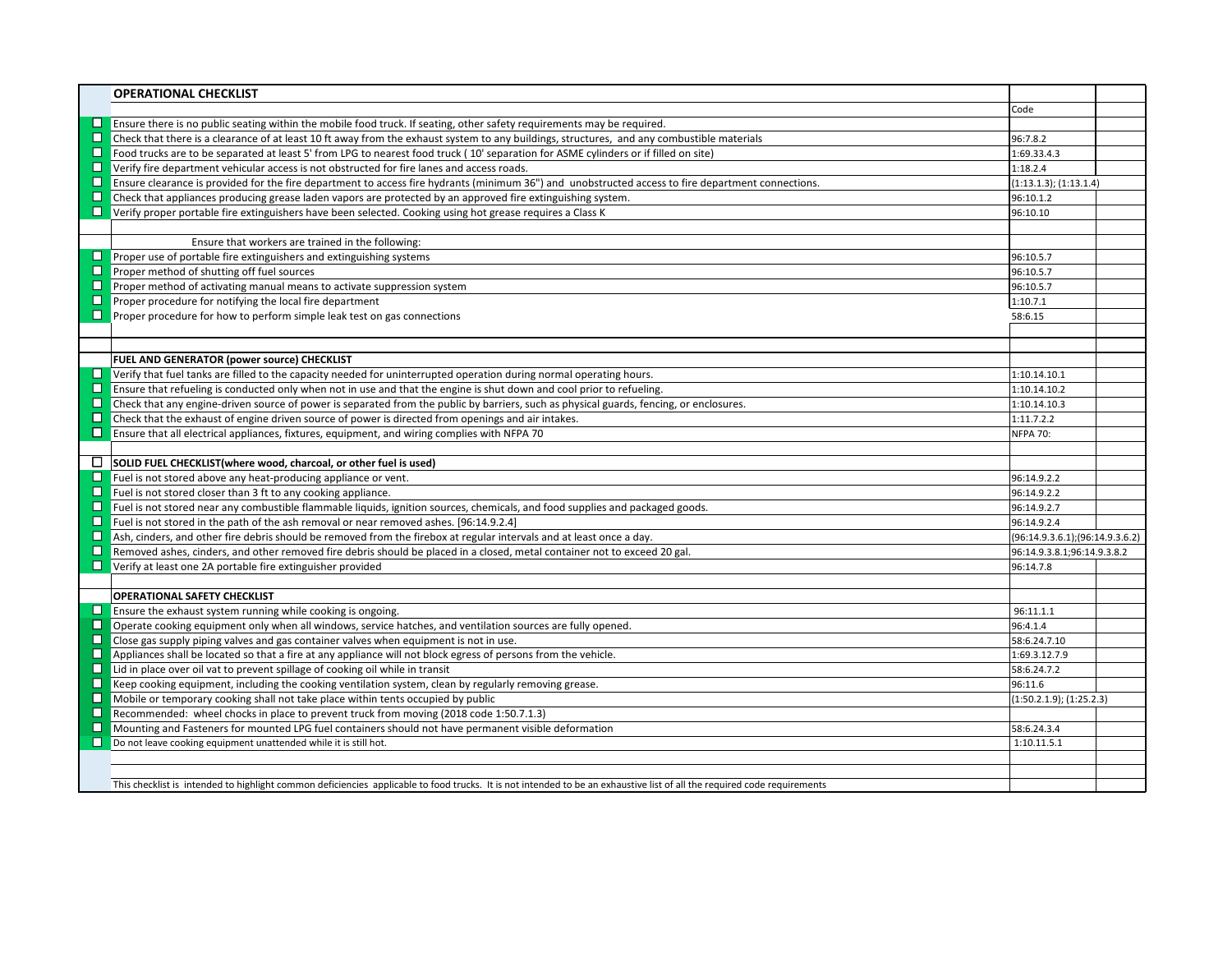## **PROPANE SYSTEM INTEGRITY CHECKLIST**

|        | $\Box$ Check that the main shutoff valve on all gas containers is readily accessible.                                                              | $1:69.3.12.4.1$ (#3) |
|--------|----------------------------------------------------------------------------------------------------------------------------------------------------|----------------------|
| □      | Ensure that portable gas containers are in the upright position and secured to prevent tipping over.                                               | 1:69.3.12.3.4        |
|        | <b>D</b> LP gas containers and cylinders shall not be installed, transported, or stored (even temporarily) inside any vehicle                      | 1:69.3.12.3.2        |
|        | $\Box$ The LP gas supply shall be installed on the outside or in a recess or in cabinet (vented at top and bottom) vapor tight to the interior     | 1:69.3.12.3.3        |
|        | $\Box$ Containers shall be mounted securely on the vehicle or within the enclosing recess or cabinet                                               | 1:69.3.12.3.4.2      |
| u      | <b>Fuel containers shall be mounted to prevent jarring loose and slipping or rotating</b>                                                          | 1:69.3.12.3.4        |
|        | $\Box$ Mounting and Fasteners for the fuel containers should not have permanent visible deformation                                                | 58:6.24.3.4 (B)      |
| $\Box$ | Containers do NOT extend over the sides, top or beyond the rear bumper or mounted directly on the roof                                             | 58:11.8.3            |
| $\Box$ | LP Gas containers shall not exceed 200 gallons aggregrate water capacity on passenger carrying vehicles                                            | 1:69.12.3.1.3        |
|        | $\Box$ LP Gas cylinders mounted on the exterior of the vehicle shall have weather protection                                                       | 1:69.3.12.3.4.8      |
|        | <b>D</b> Ensure that a flexible connector is installed to protect against protect against expansion, contraction, jarring, and vibration strains.  | 1:69.3.12.5.1.2      |
|        | □ Where piping passes through sheet metal or a structural member, a rubber grommet or equivalent protection shall be installed to prevent chafing. | 1:69.3.12.5.1.8(3)   |
|        | Sources of ignition are NOT within 5 feet of the relief valve( 10' separation for ASME cylinders or if filled on site)                             | 1:Table 69.3.3.4.3   |
|        | $\Box$ Have the DOT containers been hydrostatically tested within DOT guidelines                                                                   | 1:69.2.1.1.1         |
|        | <b>D</b> Regulators are equipped with durable cover to protect regulator from sleet, snow, freezing rain, ice, mud, and wheel spray                | 1:69.3.12.4.2.2      |
|        | $\Box$ Regulators shall be installed with the pressure relief vent opening pointing vertically downward                                            | 1:69.3.12.4.2.1      |
|        | $\Box$ Perform leak testing on all new gas connections of the gas system.                                                                          | 58:6.24.5.1 (M)      |
|        | □ Perform leak testing on all gas connections affected by replacement of an exchangeable container.                                                | 58:6.16; 58:6.17     |
|        | $\Box$ Document leak testing and make documentation available for review by the authorized official.                                               | 58:6.26.5.1(M)       |
|        | $\Box$ Appliances shall be located so that a fire at any appliance will not block egress of persons from the vehicle.                              | 1:69.3.12.7.9        |

This checklist is intended to highlight common deficiencies applicable to food trucks. It is not intended to be an exhaustive list of all the required code requirements